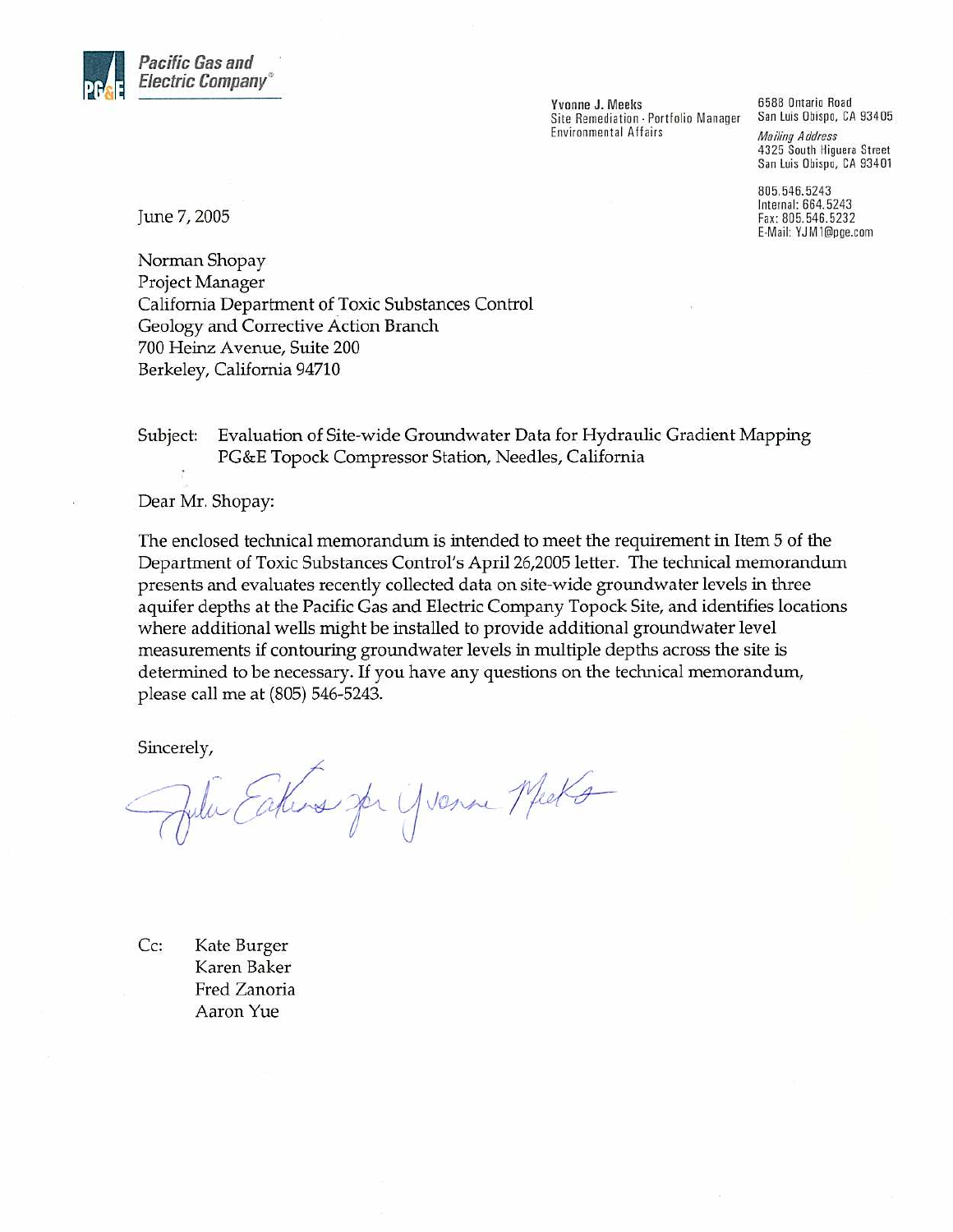# **Evaluation of Sitewide Groundwater Data for Hydraulic Gradient Mapping**

# **PG&E Topock Compressor Station**

**DATE:** June 7, 2005

### **Introduction**

At the request of the Department of Toxic Substances Control (DTSC), groundwater elevation data were collected at monitoring wells at the Topock site to assess the horizontal hydraulic gradients in the Alluvial Aquifer. The DTSC requested that Pacific Gas and Electric Company (PG&E) produce sitewide water level contour maps representing three different depths in the Alluvial Aquifer.

Groundwater occurs under unconfined to semi-confined conditions within the alluvial fan and fluvial sediments beneath most of the Topock site. The saturated portion of the alluvial fan and fluvial sediments are collectively referred as the Alluvial Aquifer. Typical of alluvial aquifers in arid regions, the unconsolidated aquifer consists primarily of clayey/silty sand and clayey gravel deposits interbedded with more permeable sand and gravel deposits. The Alluvial Aquifer is underlain by the Miocene conglomerate and pre-Tertiary metamorphic and igneous bedrock with very low permeability; therefore, groundwater movement occurs primarily in the overlying unconsolidated deposits.

The water table in the Alluvial Aquifer is very flat throughout the site and typically equilibrates to an elevation within 2 to 3 feet of the river level. The saturated thickness of the Alluvial Aquifer ranges from about 100 feet in the floodplain to greater than 250 feet in the western portion of the site. The Alluvial Aquifer thins abruptly to the south, pinching out along the Miocene conglomerate and bedrock formations.

Because of vertical gradients in the aquifer, water levels in wells with screens near the bottom of the Alluvial Aquifer exhibit slightly different water levels than nearby wells screened near the top of the aquifer. To screen out the effects of vertical gradients and produce a map of horizontal groundwater gradients only, it is useful to group the wells according to the elevations of their screened intervals. For the Topock site, we have arbitrarily chosen three groupings: shallow, mid-depth, and deep. These groupings are based strictly on screened interval depths and do not correspond to any definable hydrostratigraphic layers in the aquifer.

The water level measurement survey was conducted on May 18, 2005 and involved the manual collection of static water levels at 57 wells over an approximately 2-hour period. The elevation and gradient data reflect a "snap-shot" view of hydraulic conditions in the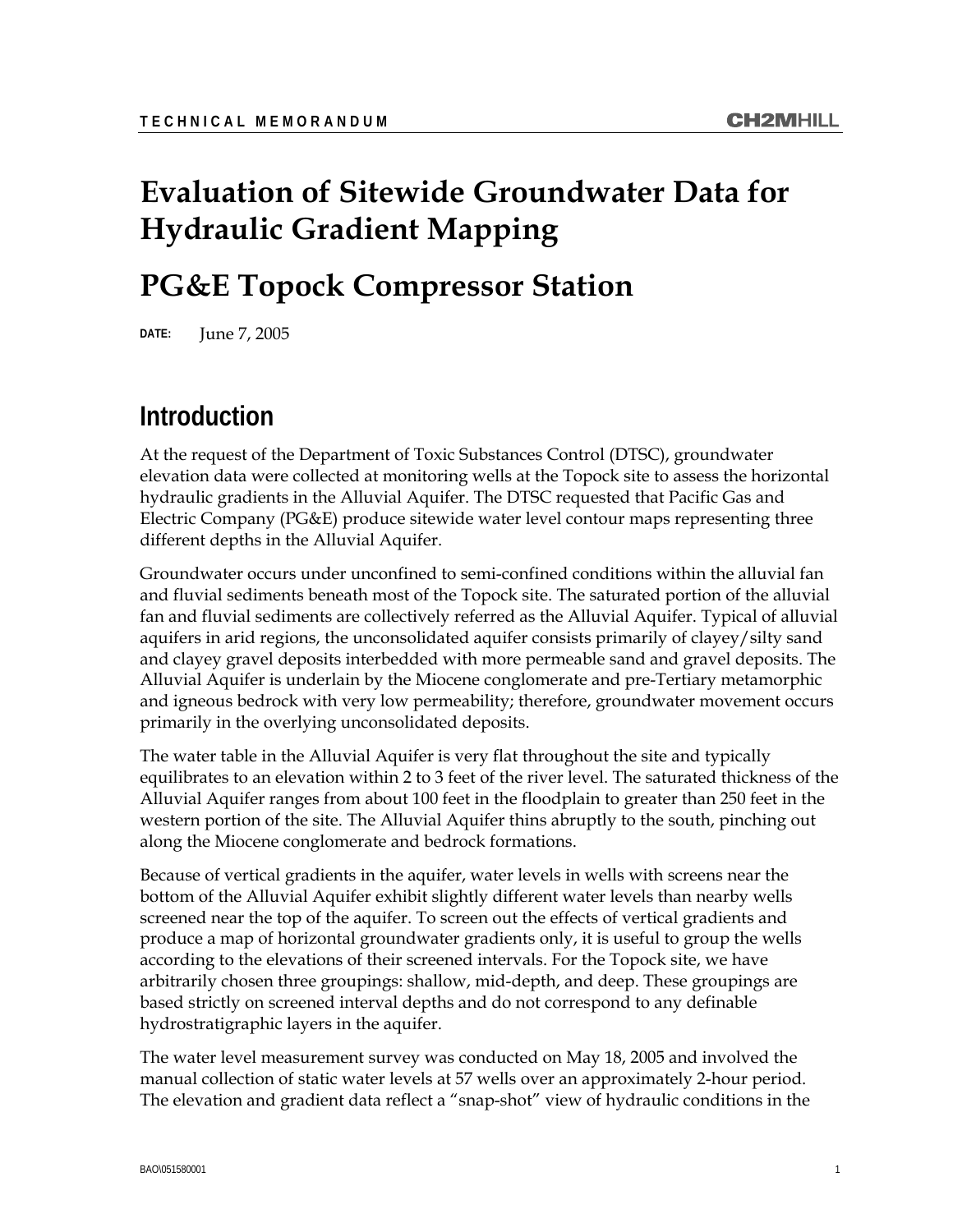aquifer at one point in time. The aquifer across the Topock site responds to changes in river level. Wells near the river respond within hours. Wells located in upland areas further from the river show response over a period of weeks.

The May 18 water level survey followed a large and rather abrupt seasonal rise in the level of the Colorado River. Figure 1 shows the hydrograph of river levels measured at the I-3 gauging station located at the Topock site during the period from January through mid-May 2005. The seasonal rise in river level began in mid-March and continued through mid-April. During this period, the daily average river level rose by about 5 feet. The "snapshot" of water level data collected on May 18 shows the aquifer in a period of transition between winter (low) and summer (high) water level conditions. The direction and magnitude of the gradients measured on May 18 are not considered representative of the average conditions in the aquifer over the course of the year.

# **Approach**

The aquifer at the Topock site is stratified with regard to salinity, with deeper wells typically showing more saline water. There are also variations in groundwater temperature, with higher temperatures found in deeper zones away from the river. The salinity and temperature differences create slight differences in density of the groundwater. Because of the relatively flat gradients at the Topock site, it is necessary to consider these slight density differences in contouring groundwater levels. We have therefore applied a salinity/ temperature adjustment to the water level measurements. This adjustment results in a set of groundwater elevations corrected to reflect equivalent freshwater heads. Prior to obtaining the water level measurements, the standing water columns in the casing above the well screens were mixed to minimize the effects of density gradients in the wells and allow an accurate measurement of the salinity and temperature needed to calculate the equivalent freshwater heads.

Table 1 summarizes the well completion and elevation data for the groundwater monitoring and observation wells monitored for this hydraulic gradient evaluation. Long-screen production and test wells and wells completed in bedrock formations are not applicable for hydraulic gradient evaluation of the Alluvial Aquifer and are not used in this assessment.

Groundwater levels in wells located on the floodplain are measured using transducers and reported in the monthly Performance Monitoring Reports. Because the wells on the floodplain respond minute by minute to the river level changes, it is necessary to monitor them with transducers in order to assess the average gradient conditions on the floodplain. Floodplain wells are therefore not included in this "snapshot" of sitewide water levels.

As shown on Table [1](#page-2-0), the wells are grouped into the following categories<sup>1</sup>:

- **Shallow Wells**, with screen depths less than 30 feet below the water table.
- **Middle-depth Wells**, with screen depths between 30 and 90 feet below the water table.

-

<span id="page-2-0"></span> $<sup>1</sup>$  the mid-point of the well screen is the datum used to group site wells into these three categories</sup>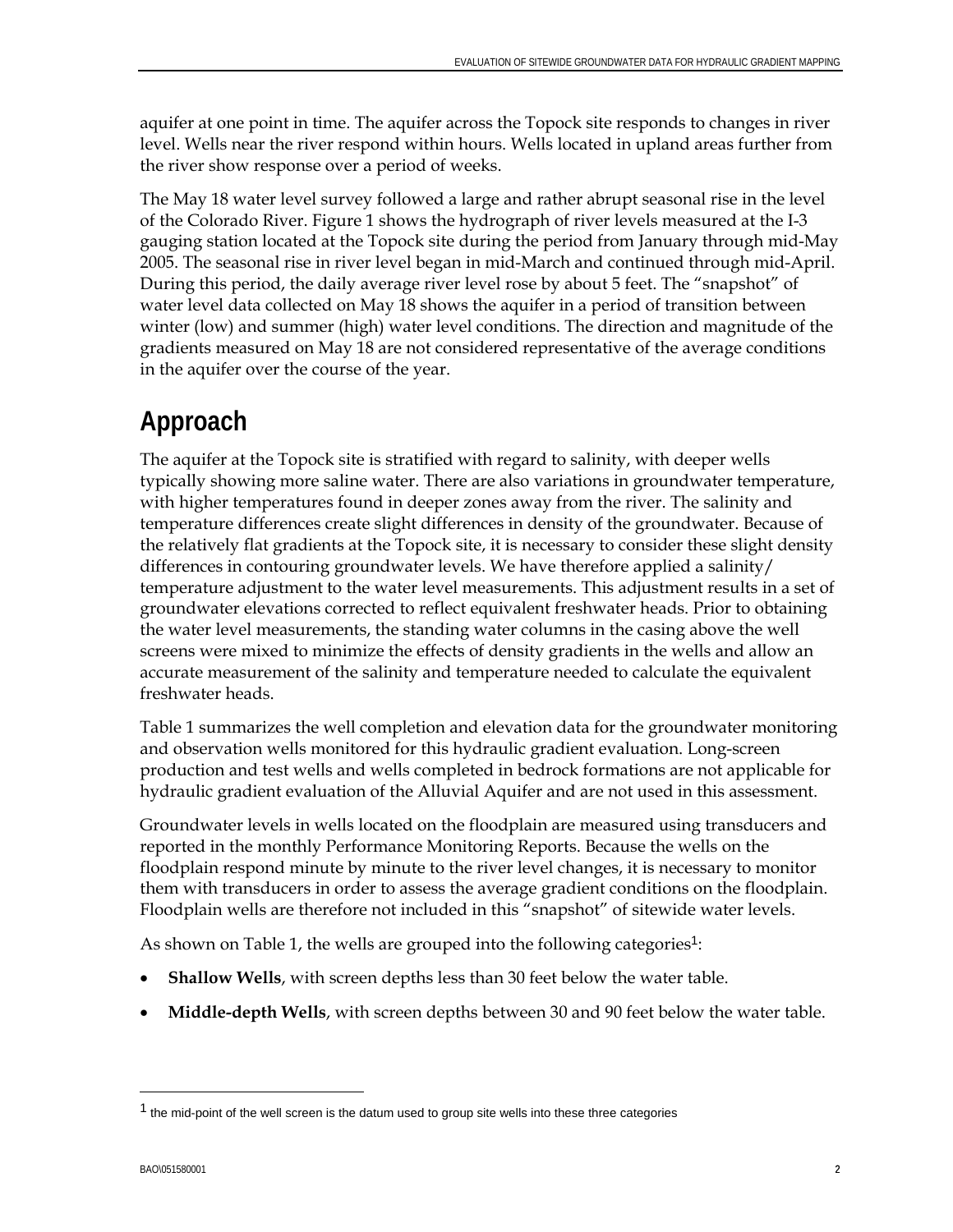• **Deep Wells**, with screen depths deeper than 90 feet below the water table. The deepest monitoring wells at the site have mid-screen depths exceeding 200 feet below the water table.

 In well clusters where a only a shallow and deep monitoring well exist, the groundwater elevations for the shallow and deep wells were used to calculate an interpolated groundwater elevation value for a depth point located midway between the shallow and deep well screens. The locations where interpolated groundwater elevations were calculated include the MW-24 well cluster and the MW-40 well cluster. (See Table 1 for screen and well elevation data for the wells used for interpolating middle-depth groundwater elevation points.)

Table 2 summarizes the water level measurements, salinity and temperature data, and the uncorrected and salinity-adjusted groundwater elevations for the May 18 water level survey. Also listed in Table 2 are the interpolated groundwater elevations for mid-depth aquifer intervals at the MW-24 and MW-40 well clusters.

# **Groundwater Gradient Assessment**

### **Horizontal Gradient Mapping**

### **Groundwater Elevation Map for Shallow Wells**

Figure 2 presents the May 18 groundwater elevation contour map for the shallow monitoring wells. The groundwater elevations for the shallow wells range from 456.20 to 454.56 feet above mean sea level (msl). Groundwater elevation data from 31 wells are used for this gradient map. The contour interval for the groundwater elevation map is 0.2 foot. There are more shallow wells than middle and deep wells available at the site; therefore, a more extensive contour map can be drawn using shallow wells. In particular, the shallow wells in the New Ponds area provide control on water levels in the western portion of the site.

The groundwater gradient for the shallow wells shows a southward gradient in wells nearer the Park Moabi slough and a north to northwestward gradient in wells nearer the mountains. Between these two opposite gradients is a trough extending from the New Ponds area eastward to the MW-20 bench area (well TW-2D pumping location). The southerly gradient in wells nearer the river and the Park Moabi slough is believed to be a reflection of the transient condition of the aquifer as it adjusts to the rapid river level rise that occurred several weeks before these groundwater level measurements were obtained. It is anticipated that this trough will fill as the pressure wave from the rising river moves inland. A trough or cone of depression would be expected to persist in the vicinity of TW-2D, but it is unlikely that the pumping from TW-2D is creating a trough as large as is indicated in the May 18 water level measurements.

### **Groundwater Elevation Map for Middle-depth Wells**

Figure 3 presents the groundwater elevation contour map for the middle-depth monitoring wells, including the three well locations where interpolated groundwater elevations were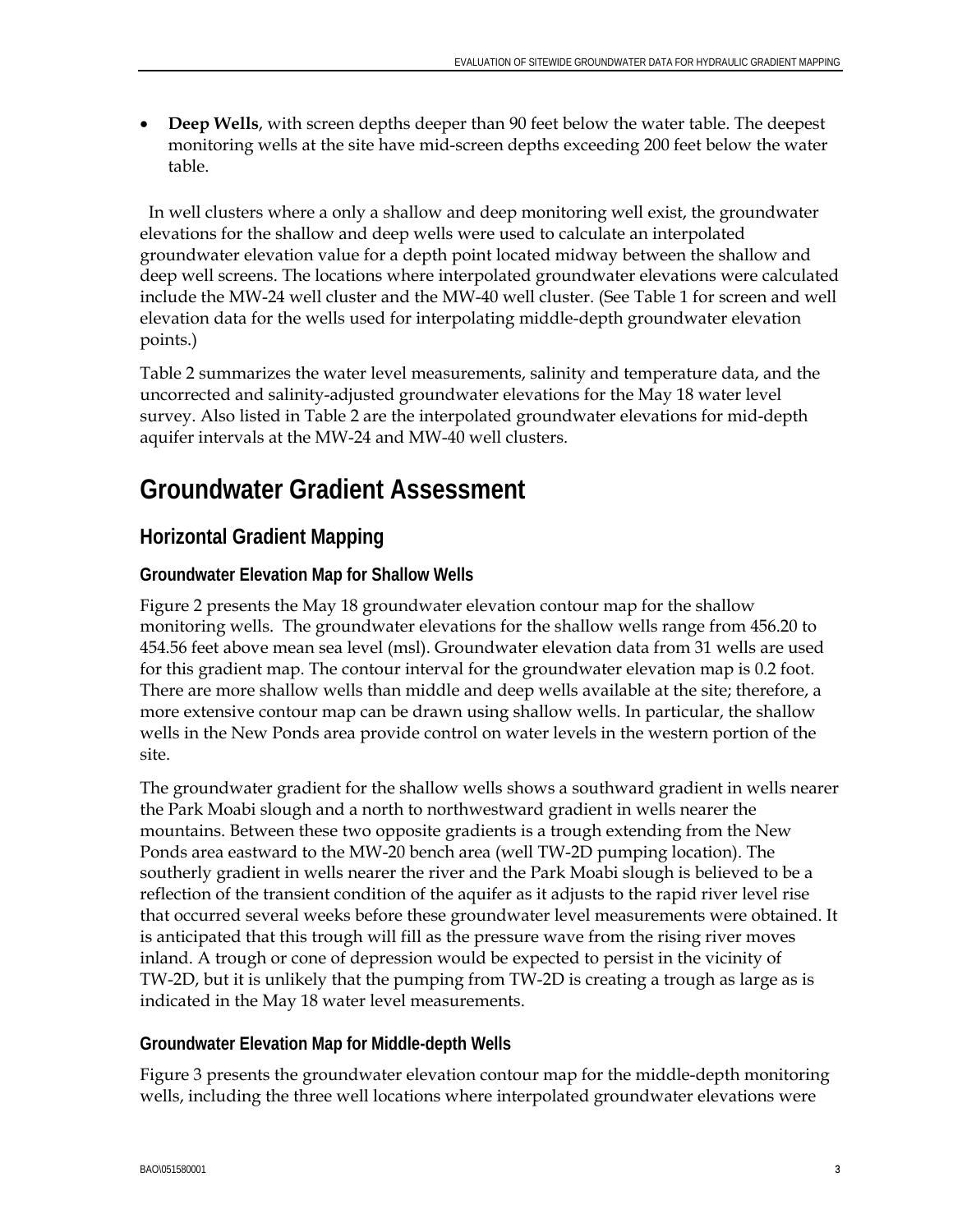calculated for gradient mapping. The groundwater elevations for the middle-depth wells range from 455.83 to 454.75 feet above msl. Groundwater elevation data from 11 well locations are used for this gradient map. The contour interval for the mid-depth wells groundwater elevation map is 0.2 foot.

One additional existing mid-depth well, P-2 (located in the New Ponds area), was monitored during the May 18 water level survey. However, well P-2 is inactive, has not been surveyed since 1992, and has not been sampled since 1995. Based on review of survey data, it is believed that a different elevation datum was used for the original survey of well P-2. This well is accessible and appropriately screened and could serve as a mid-depth monitoring point for this area of the site if it was resurveyed to establish an accurate wellhead elevation. An additional inactive mid-depth well, PT-1, exists at the New Ponds site but is currently welded shut and not accessible. (See Table 1 for P-2 and PT-1 well screen details.)

Except in the vicinity of the pumping well TW-2D, the general direction and magnitude of the gradients in the middle-depth wells are very similar to the shallow depth wells. The cone of depression near the pumping well is not as steep in the shallow wells because TW-2D is selectively screened in the deeper portion of the aquifer. There are fewer middle-depth wells to define contours in the southern portion of the map; therefore, so middle-depth contours were not drawn in this area. It is anticipated that the gradients in the middle-depth wells in this area would be consistent with those in the shallow wells, based on the historical site water level data and the lack of laterally-extensive aquitards in the Alluvial Aquifer.

### **Groundwater Elevation Map for Deep Wells**

Figure 4 presents the May 18 groundwater elevation contour map for the deep monitoring wells. The groundwater elevations for the deep wells range from 456.65 to 454.50 feet above msl. Groundwater elevation data from 15 wells are used for this gradient map. The contour interval for the deep wells groundwater elevation map is 0.5 foot. The gradients shown by the deep wells are very similar to the gradients in the middle-depth wells. There are a limited number of deep wells in the southern portion of the site; therefore, the contour plot is not as extensive as for the shallow wells. However, it is anticipated that gradients in the deeper portion of the aquifer would be consistent with those measured in the shallower portion, except possibly in the vicinity of the TW-2D well, which pumps selectively from the deeper portion of the aquifer.

### **Vertical Hydraulic Gradients**

The May 18, 2005 water level measurements were used to calculate vertical hydraulic gradients at well clusters in the survey area. It is expected that average vertical gradients across most of this site would be upward based on averaged historical groundwater data at the site. Table 3 presents the vertical hydraulic gradients measured during the May 18 water level survey. The measured vertical hydraulic gradients are primarily upward, ranging from 0.0066 feet/foot (ft/ft) to 0.0006 ft/ft. In the MW-40 and OW well clusters, small downward gradients were measured, ranging from 0.002 to 0.0002 ft/ft. The May 18 water level measurements indicated a 0.0079 ft/ft downward gradient at the MW-35 cluster. The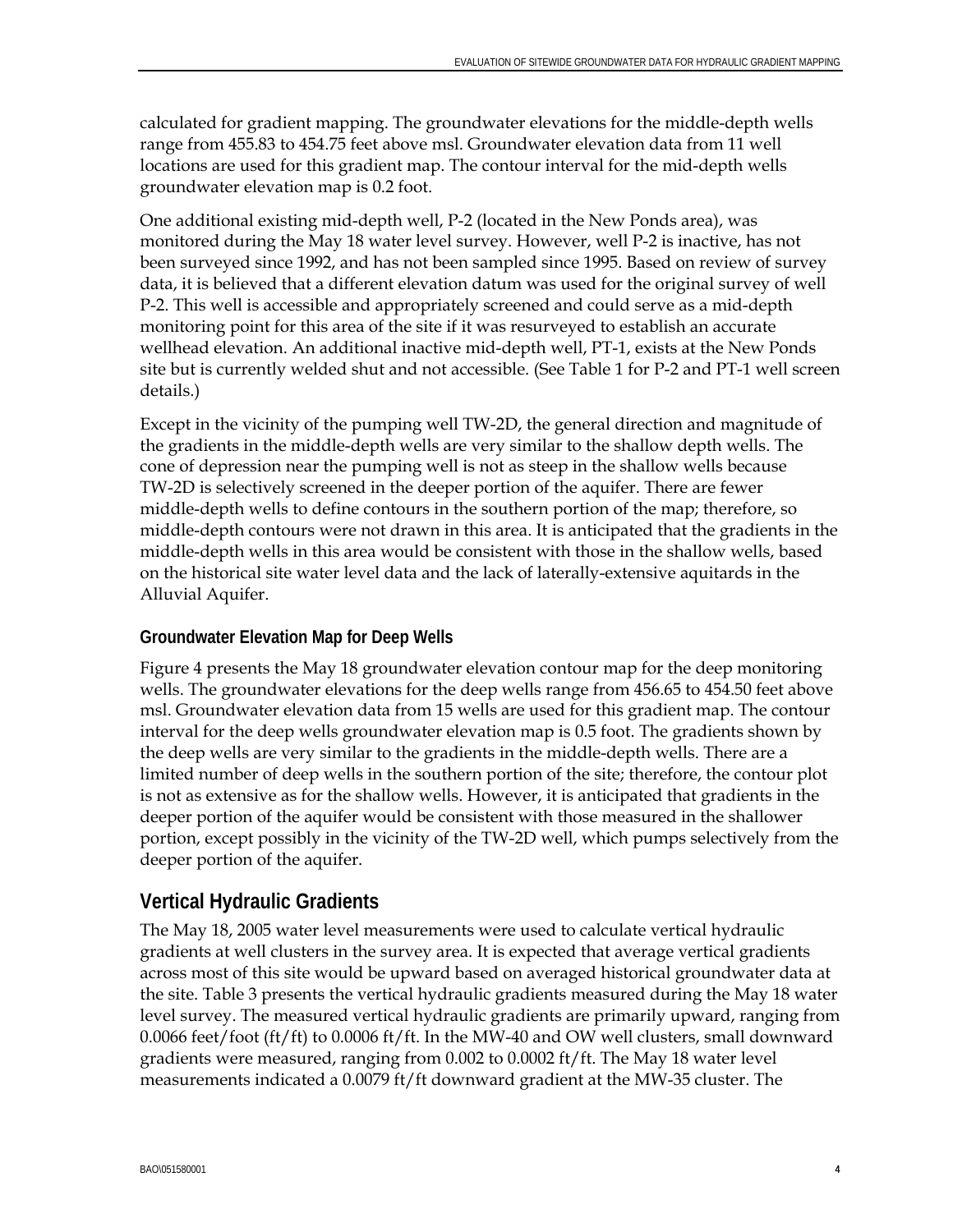downward gradients observed during this survey may be a result of transient conditions present at the time these water levels were measured.

# **Data Gaps for Hydraulic Gradient Characterization**

Because there are not any laterally-extensive aquitards present at the site, there is no mechanism for deep portions of the aquifer to be hydraulically isolated from the shallow portions. Therefore, it would be expected that hydraulic gradients from wells in different zones would be similar, and this is confirmed by the May 2005 groundwater elevation contours. During periods of rapid river level change, wells at different depths may respond more quickly or more slowly, resulting in transient differences in gradients measured on a given day. Over periods of weeks to months, natural gradients throughout the Alluvial Aquifer at the site would be expected to be similar in direction and magnitude.

It is clear from a comparison of Figures 2 through 4 that there are fewer wells completed in the middle and deep portions of the aquifer than in the shallow portion. There are two existing wells at the New Ponds site that were not used in the May 18 gradient mapping; inactive well P-2 does not have recent well survey control (tied to the current site elevation datum), and the other well (PT-2) is currently welded shut. These two wells could be used as mid-depth monitoring points in future gradient assessments if needed.

If it is determined to be important to be able to map groundwater gradients at different depths in the aquifer across the entire site, additional deep and possibly mid-depth wells are needed. Locations that may be accessible to drilling and where additional wells would provide maximum benefit for water level control include:

- Deep well at the MW-15 location (see Figure 4 for proposed location).
- Deep well at the MW-25 location (see Figure 4 for proposed location).

Installation of middle-depth wells at these locations may not be needed. Rather, the horizontal hydraulic gradient for middle depths in the aquifer at these locations could be obtained by interpolating between the deep and shallow wells at each cluster.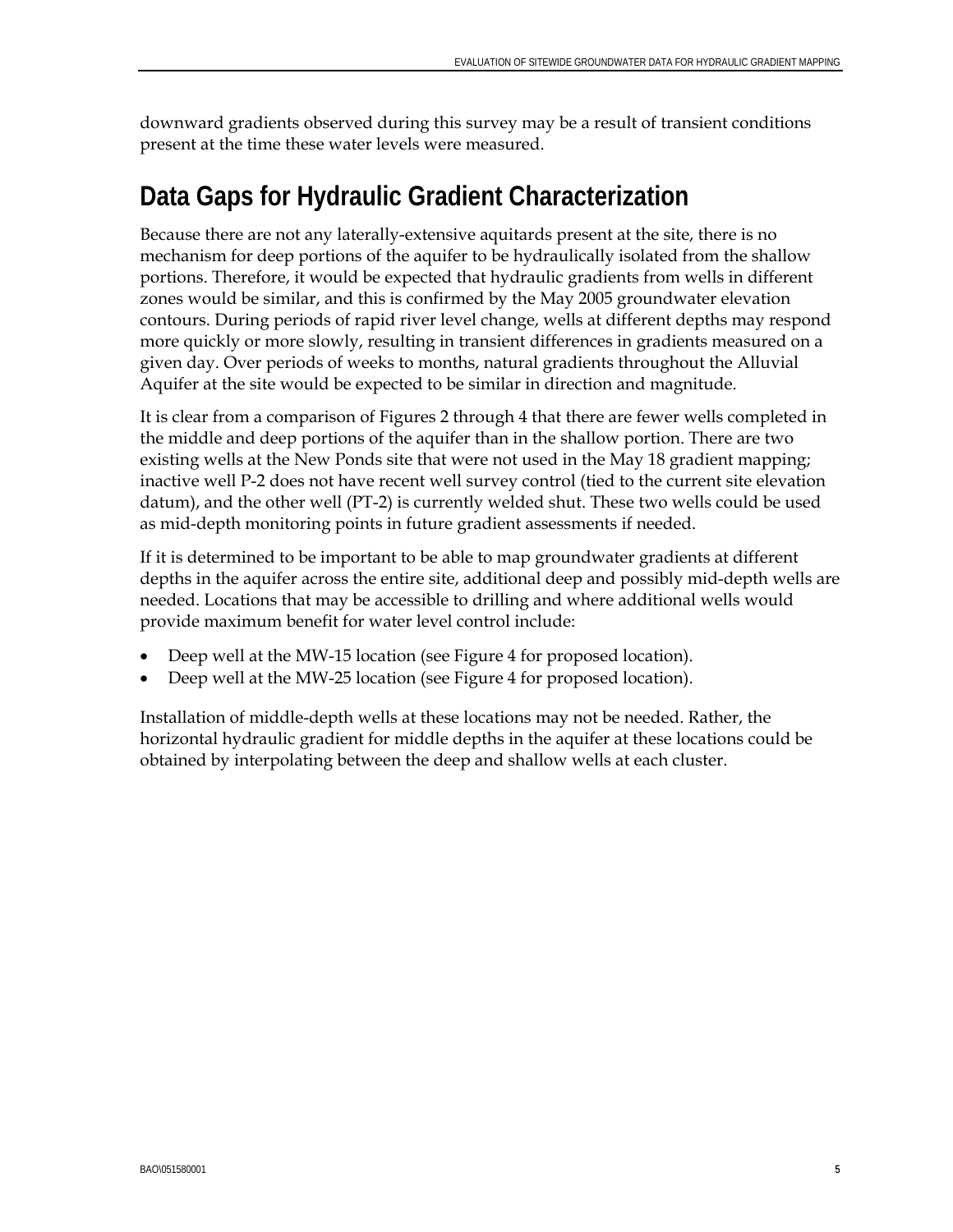### **TABLE 1 Well Completion and Elevation Data for Wells Used in Site-Wide Groundwater Gradient Evaluation**

*PG&E Topock Compressor Station*

| Well ID                   | Ground<br>Surface<br>Elevation<br>(ft AMSL) | Well MP<br>Elevation<br>(ft AMSL) | Depth to Top<br>of Screen<br>(ft BGS) | Depth to<br>Bottom of<br>Screen<br>(ft BGS) | Screen Top<br>Elevation<br>(ft AMSL) | Screen<br><b>Bottom</b><br>Elevation<br>(ft AMSL) | Elevation of<br>Mid-screen*<br>(ft AMSL) | Depth of<br>Mid-screen*<br>(ft BWT) |
|---------------------------|---------------------------------------------|-----------------------------------|---------------------------------------|---------------------------------------------|--------------------------------------|---------------------------------------------------|------------------------------------------|-------------------------------------|
| <b>Shallow Wells</b>      |                                             |                                   |                                       |                                             |                                      |                                                   |                                          |                                     |
| <b>MW-01</b>              | 660.30                                      | 661.76                            | 200.5                                 | 210.5                                       | 460                                  | 450                                               | 455                                      | $\ensuremath{\mathsf{3}}$           |
| MW-04                     | 624.30                                      | 625.73                            | 164.5                                 | 174.5                                       | 460                                  | 450                                               | 455                                      | 3                                   |
| MW-05                     | 634.80                                      | 635.69                            | 175.9                                 | 185.4                                       | 459                                  | 449                                               | 454                                      | 3                                   |
| MW-06                     | 642.40                                      | 642.84                            | 184.5                                 | 193.5                                       | 458                                  | 449                                               | 453                                      | 3                                   |
| <b>MW-08</b>              | 626.70                                      | 627.54                            | 169.0                                 | 178.0                                       | 458                                  | 449                                               | 453                                      | 3                                   |
| <b>MW-07</b>              | 630.20                                      | 631.91                            | 172.7                                 | 182.7                                       | 458                                  | 448                                               | 453                                      | 4                                   |
| MW-09                     | 534.10                                      | 536.56                            | 77.0                                  | 87.0                                        | 457                                  | 447                                               | 452                                      | 4                                   |
| MW-21                     | 506.10                                      | 505.55                            | 36.0                                  | 59.0                                        | 470                                  | 447                                               | 459                                      | 4                                   |
| MW-03                     | 649.10                                      | 650.51                            | 193.0                                 | 203.0                                       | 456                                  | 446                                               | 451                                      | 4                                   |
| <b>OW-02S</b>             | 546.17                                      | 548.75                            | 71.0                                  | 101.0                                       | 475                                  | 445                                               | 460                                      | 5                                   |
| <b>MW-24A</b>             | 564.90                                      | 567.16                            | 104.0                                 | 124.5                                       | 461                                  | 440                                               | 451                                      | $\overline{\mathcal{I}}$            |
| <b>OW-03S</b>             | 555.83                                      | 558.58                            | 86.0                                  | 116.0                                       | 470                                  | 440                                               | 455                                      | 8                                   |
| MW-14                     | 570.20                                      | 570.99                            | 111.0                                 | 131.0                                       | 459                                  | 439                                               | 449                                      | 8                                   |
| MW-15                     | 639.70                                      | 641.52                            | 180.5                                 | 200.5                                       | 459                                  | 439                                               | 449                                      | 8                                   |
| <b>OW-05S</b>             | 549.12                                      | 551.75                            | 70.0                                  | 110.0                                       | 479                                  | 439                                               | 459                                      | 8                                   |
| MW-18                     | 543.50                                      | 545.32                            | 85.0                                  | 105.0                                       | 459                                  | 439                                               | 449                                      | 8                                   |
| MW-13                     | 486.80                                      | 488.64                            | 28.5                                  | 48.5                                        | 458                                  | 438                                               | 448                                      | 8                                   |
| MW-11                     | 520.80                                      | 522.61                            | 62.5                                  | 82.5                                        | 458                                  | 438                                               | 448                                      | 8                                   |
| MW-17                     | 587.90                                      | 589.96                            | 130.0                                 | 150.0                                       | 458                                  | 438                                               | 448                                      | 9                                   |
| MW-16                     | 655.40                                      | 657.31                            | 198.0                                 | 218.0                                       | 457                                  | 437                                               | 447                                      | 9                                   |
| MW-25                     | 541.00                                      | 542.90                            | 84.5                                  | 104.5                                       | 457                                  | 437                                               | 447                                      | $\boldsymbol{9}$                    |
| MW-12                     | 483.10                                      | 484.01                            | 27.5                                  | 47.5                                        | 456                                  | 436                                               | 446                                      | 10                                  |
| MW-10                     | 529.30                                      | 530.65                            | 73.7                                  | 93.7                                        | 456                                  | 436                                               | 446                                      | 10                                  |
| <b>OW-01S</b>             | 547.59                                      | 550.15                            | 83.5                                  | 113.5                                       | 464                                  | 434                                               | 449                                      | 10                                  |
| MW-31-060                 | 495.10                                      | 496.81                            | 41.5                                  | 61.5                                        | 454                                  | 434                                               | 444                                      | 11                                  |
| MW-19                     | 499.30                                      | 499.92                            | 46.0                                  | 66.0                                        | 453                                  | 433                                               | 443                                      | 12                                  |
| MW-26                     | 502.90                                      | 502.22                            | 51.5                                  | 71.5                                        | 451                                  | 431                                               | 441                                      | 14                                  |
| <b>MW-40S</b>             | 566.30                                      | 566.04                            | 115.0                                 | 135.0                                       | 451                                  | 431                                               | 441                                      | 14                                  |
| MW-20-070                 | 499.10                                      | 500.15                            | 50.0                                  | 70.0                                        | 449                                  | 429                                               | 439                                      | 16                                  |
| MW-35-060                 | 481.10                                      | 484.19                            | 41.0                                  | 61.0                                        | 440                                  | 420                                               | 430                                      | 25                                  |
| <b>MW-41S</b>             | 477.41                                      | 480.07                            | 40.0                                  | 60.0                                        | 437                                  | 417                                               | 427                                      | 28                                  |
| <b>Middle Depth Wells</b> |                                             |                                   |                                       |                                             |                                      |                                                   |                                          |                                     |
| <b>MW-37S</b>             | 483.50                                      | 485.97                            | 64.0                                  | 84.0                                        | 420                                  | 400                                               | 410                                      | 46                                  |
| MW-20-100                 | 499.00                                      | 500.58                            | 89.5                                  | 99.5                                        | 410                                  | 400                                               | 405                                      | 51                                  |
| <b>CW-01M</b>             | 563.36                                      | 566.07                            | 140.0                                 | 190.0                                       | 423                                  | 373                                               | 398                                      | 57                                  |
| PT-1 $a$                  | 624                                         | <b>NA</b>                         | 220.0                                 | 260.0                                       | 404                                  | 364                                               | 384                                      | 71                                  |
| $P-2$ <sup>a</sup>        | 625                                         | $\sf NA$                          | 238.5                                 | 248.5                                       | 387                                  | 377                                               | 382                                      | 74                                  |
| MW-20-130 <sup>b</sup>    | 499.10                                      | 500.66                            | 121.0                                 | 131.0                                       | 378                                  | 368                                               | 373                                      | 82                                  |
| <b>OW-01M</b>             | 547.75                                      | 550.36                            | 165.5                                 | 185.5                                       | 382                                  | 362                                               | 372                                      | 83                                  |
| MW-31-135 <sup>b</sup>    | 495.10                                      | 498.11                            | 113.0                                 | 133.0                                       | 382                                  | 362                                               | 372                                      | 83                                  |
| <b>CW-04M</b>             | 515.80                                      | 518.55                            | 119.5                                 | 169.5                                       | 396                                  | 346                                               | 371                                      | 84                                  |
| <b>CW-02M</b>             | 546.64                                      | 549.45                            | 152.0                                 | 202.0                                       | 395                                  | 345                                               | 370                                      | 85                                  |
| <b>OW-03M</b>             | 556.20                                      | 558.90                            | 180.0                                 | 200.0                                       | 376                                  | 356                                               | 366                                      | 89                                  |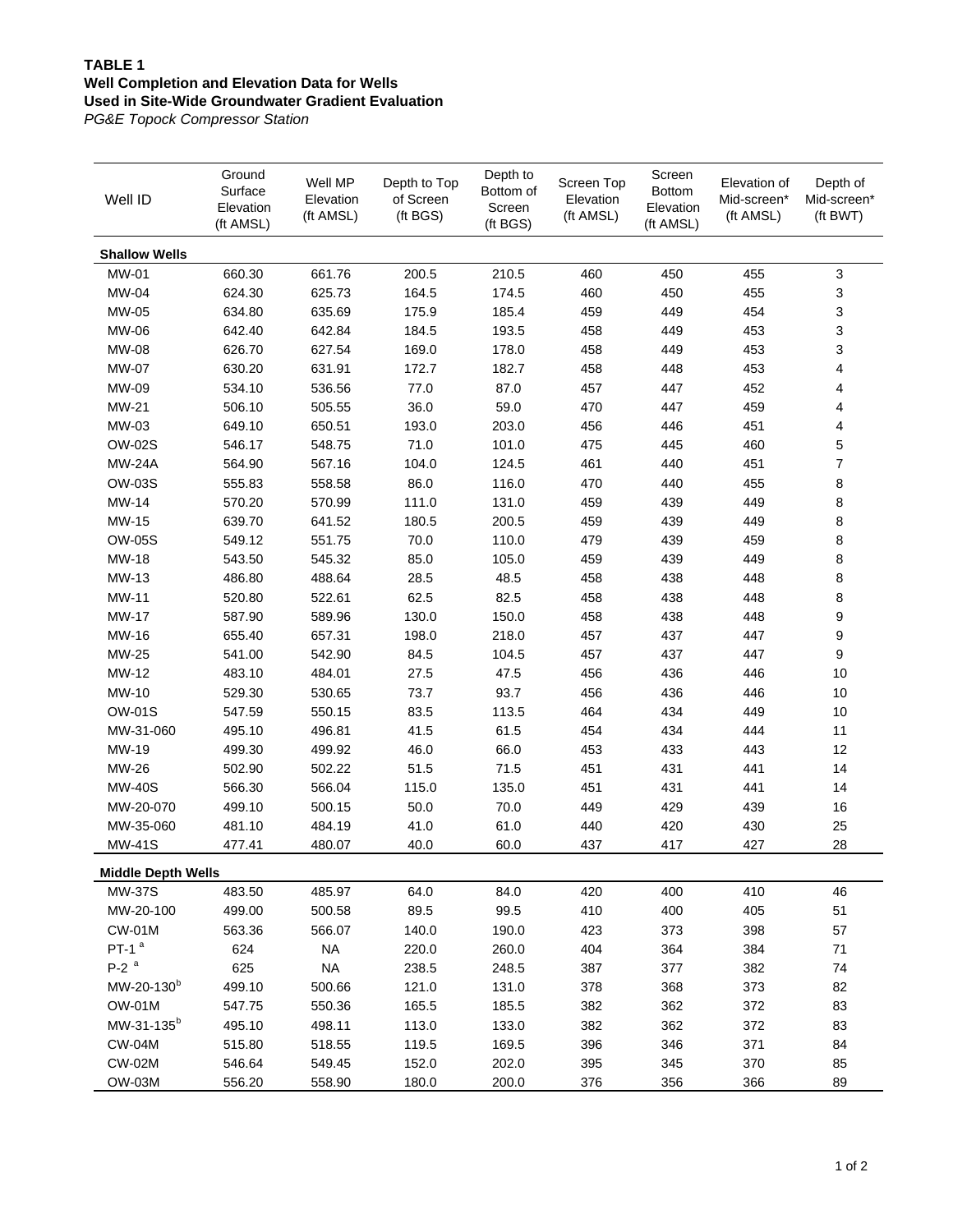### **TABLE 1 Well Completion and Elevation Data for Wells Used in Site-Wide Groundwater Gradient Evaluation**

*PG&E Topock Compressor Station*

| Well ID           | Ground<br>Surface<br>Elevation<br>(ft AMSL) | Well MP<br>Elevation<br>(ft AMSL) | Depth to Top<br>of Screen<br>(ft BGS) | Depth to<br>Bottom of<br>Screen<br>(ft BGS) | Screen Top<br>Elevation<br>(ft AMSL) | Screen<br><b>Bottom</b><br>Elevation<br>(ft AMSL) | Elevation of<br>Mid-screen*<br>(ft AMSL) | Depth of<br>Mid-screen*<br>(ft BWT) |
|-------------------|---------------------------------------------|-----------------------------------|---------------------------------------|---------------------------------------------|--------------------------------------|---------------------------------------------------|------------------------------------------|-------------------------------------|
| <b>Deep Wells</b> |                                             |                                   |                                       |                                             |                                      |                                                   |                                          |                                     |
| <b>MW-24B</b>     | 562.80                                      | 564.76                            | 194.0                                 | 213.0                                       | 369                                  | 350                                               | 359                                      | 96                                  |
| MW-35-135         | 481.20                                      | 483.57                            | 120.0                                 | 140.0                                       | 361                                  | 341                                               | 351                                      | 104                                 |
| <b>MW-38D</b>     | 523.00                                      | 525.31                            | 163.3                                 | 183.3                                       | 360                                  | 340                                               | 350                                      | 105                                 |
| $OW-02Mc$         | 545.87                                      | 548.52                            | 190.0                                 | 210.0                                       | 356                                  | 336                                               | 346                                      | 109                                 |
| $CW-03Mc$         | 531.55                                      | 534.10                            | 172.0                                 | 222.0                                       | 360                                  | 310                                               | 335                                      | 120                                 |
| $OW-05Mc$         | 549.01                                      | 551.75                            | 210.0                                 | 250.0                                       | 339                                  | 299                                               | 319                                      | 136                                 |
| <b>MW-40D</b>     | 566.50                                      | 566.08                            | 240.0                                 | 260.0                                       | 327                                  | 307                                               | 317                                      | 139                                 |
| OW-03D            | 555.91                                      | 558.63                            | 242.5                                 | 262.5                                       | 313                                  | 293                                               | 303                                      | 152                                 |
| <b>MW-37D</b>     | 483.70                                      | 486.19                            | 180.0                                 | 200.0                                       | 304                                  | 284                                               | 294                                      | 161                                 |
| <b>CW-01D</b>     | 563.77                                      | 566.46                            | 250.0                                 | 300.0                                       | 314                                  | 264                                               | 289                                      | 166                                 |
| <b>OW-01D</b>     | 547.77                                      | 550.37                            | 257.0                                 | 277.0                                       | 291                                  | 271                                               | 281                                      | 174                                 |
| <b>CW-04D</b>     | 515.91                                      | 518.55                            | 233.0                                 | 283.0                                       | 283                                  | 233                                               | 258                                      | 197                                 |
| <b>OW-05D</b>     | 549.52                                      | 552.35                            | 300.0                                 | 320.0                                       | 250                                  | 230                                               | 240                                      | 215                                 |
| <b>CW-02D</b>     | 546.72                                      | 549.43                            | 285.0                                 | 335.0                                       | 262                                  | 212                                               | 237                                      | 218                                 |
| <b>CW-03D</b>     | 531.53                                      | 534.14                            | 270.0                                 | 320.0                                       | 262                                  | 212                                               | 237                                      | 218                                 |
| OW-02D            | 546.67                                      | 549.01                            | 310.0                                 | 330.0                                       | 237                                  | 217                                               | 227                                      | 228                                 |
| <b>MW-41D</b>     | 476.88                                      | 479.42                            | 271.0                                 | 291.0                                       | 206                                  | 186                                               | 196                                      | 259                                 |

#### **Interpolated Mid-Depth Well Cluster Locations**

| MW·<br>50<br>564.90<br>$\overline{ }$<br>405                    |  |  |
|-----------------------------------------------------------------|--|--|
|                                                                 |  |  |
| $\overline{\phantom{a}}$<br>566.30<br>МW<br>270<br>⊿n'<br>ت ، ب |  |  |

**Notes:**

ft AMSL - feet above mean sea level

well MP - well measure point datum (typically, top of PVC casing)

ft BGS - feet below ground surface

ft BWT - feet below water table

\* depth below water table calculated by subtracting mid-screen elevation from average water table elevation of 455 feet AMSL Mid-screen depths and elevations rounded to the whole-foot values

<sup>a</sup> Inactive wells P-2 and PT-1 (New Ponds site) have not been surveyed since 1992.

Well measure point elevations on current site datum not available. Ground surface elevations are estimated from adjacent wells.<br>Test well PT-1 at New Ponds site is currently welded shut and was not accessible for the May 1

**b** used for elevation contouring of deep wells for consistency with floodplain performance monitoring

 $c$  used for elevation contouring of middle-depth wells for consistency with IM-3 groundwater investigation

d mid-screen elevation is the midpoint between the mid-screen elevations of MW-24A and MW-24B

e mid-screen elevation is the midpoint between the mid-screen elevations of MW-40S and MW-40D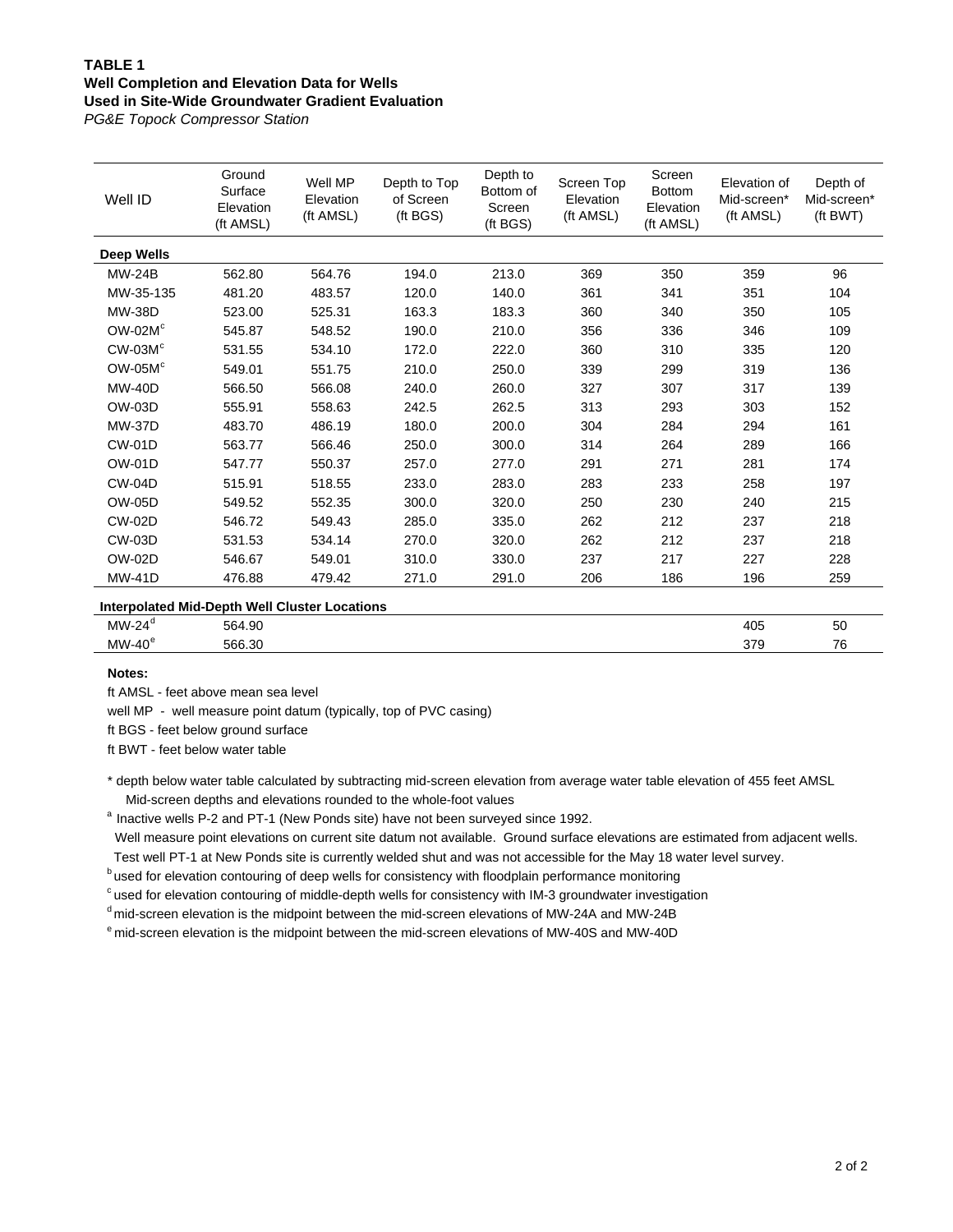### **TABLE 2 Groundwater Measurements from May 18, 2005 Water Level Survey Site-wide Groundwater Gradient Evaluation**

*PG&E Topock Compressor Station*

| LocID                     | Date      | Time      | Well MP<br>Elevation<br>(ft AMSL) | Depth to<br>Water<br>(ft MP) | Salinity<br>$(\%)$ | <b>Raw Water</b><br>Elevation<br>(ft AMSL) | Temp.<br>(Celsius) | Salinity/Temp<br><b>Corrected Water</b><br>Elevation (ft AMSL) |
|---------------------------|-----------|-----------|-----------------------------------|------------------------------|--------------------|--------------------------------------------|--------------------|----------------------------------------------------------------|
| <b>Shallow Wells</b>      |           |           |                                   |                              |                    |                                            |                    |                                                                |
| MW-01                     | 18-May-05 | 6:27 AM   | 661.76                            | 206.81                       | 0.04               | 454.95                                     | 28.34              | 454.91                                                         |
| MW-04                     | 18-May-05 | 6:14 AM   | 625.73                            | 170.41                       | 0.07               | 455.32                                     | 28.34              | 455.29                                                         |
| MW-05                     | 18-May-05 | 6:07 AM   | 635.69                            | 180.10                       | 0.09               | 455.59                                     | 28.34              | 455.56                                                         |
| MW-06                     | 18-May-05 | 6:23 AM   | 642.84                            | 187.22                       | 0.04               | 455.62                                     | 28.34              | 455.58                                                         |
| MW-08                     | 18-May-05 | 6:07 AM   | 627.54                            | 171.75                       | 0.07               | 455.79                                     | 28.34              | 455.75                                                         |
| MW-07                     | 18-May-05 | 6:20 AM   | 631.91                            | 176.86                       | 0.07               | 455.05                                     | 28.34              | 455.02                                                         |
| MW-09                     | 18-May-05 | 6:36 AM   | 536.56                            | 81.10                        | 0.19               | 455.46                                     | 28.74              | 455.43                                                         |
| MW-21                     | 18-May-05 | 7:02 AM   | 505.55                            | 50.47                        | 0.87               | 455.08                                     | 28.49              | 455.10                                                         |
| MW-03                     | 18-May-05 | 6:02 AM   | 650.51                            | 195.92                       | 0.09               | 454.59                                     | 28.34              | 454.56                                                         |
| <b>OW-02S</b>             | 18-May-05 | 6:26 AM   | 548.75                            | 92.95                        | 0.14               | 455.80                                     | 25.90              | 455.73                                                         |
| <b>MW-24A</b>             | 18-May-05 | 6:13 AM   | 567.16                            | 111.75                       | 0.23               | 455.41                                     | 28.37              | 455.38                                                         |
| <b>OW-03S</b>             | 18-May-05 | 6:03 AM   | 558.58                            | 102.61                       | 0.13               | 455.97                                     | 28.11              | 455.92                                                         |
| MW-14                     | 18-May-05 | 7:25 AM   | 570.99                            | 115.29                       | 0.10               | 455.70                                     | 28.60              | 455.64                                                         |
| MW-15                     | 18-May-05 | 6:43 AM   | 641.52                            | 185.43                       | 0.10               | 456.09                                     | 29.23              | 456.02                                                         |
| <b>OW-05S</b>             | 18-May-05 | 6:18 AM   | 551.75                            | 95.95                        | 0.13               | 455.80                                     | 28.84              | 455.74                                                         |
| <b>MW-18</b>              | 18-May-05 | 6:56 AM   | 545.32                            | 89.41                        | 0.09               | 455.91                                     | 28.62              | 455.83                                                         |
| MW-13                     | 18-May-05 | 6:12 AM   | 488.64                            | 32.81                        | 0.12               | 455.83                                     | 28.22              | 455.77                                                         |
| MW-11                     | 18-May-05 | 6:24 AM   | 522.61                            | 67.12                        | 0.16               | 455.49                                     | 28.75              | 455.42                                                         |
| MW-17                     | 18-May-05 | 6:51 AM   | 589.96                            | 133.82                       | 0.11               | 456.14                                     | 29.48              | 456.07                                                         |
| MW-16                     | 18-May-05 | 6:52 AM   | 657.31                            | 201.74                       | 0.09               | 455.57                                     | 29.13              | 455.51                                                         |
| MW-25                     | 18-May-05 | 6:08 AM   | 542.90                            | 87.52                        | 0.11               | 455.38                                     | 29.22              | 455.31                                                         |
| MW-12                     | 18-May-05 | 7:15 AM   | 484.01                            | 28.81                        | 0.22               | 455.20                                     | 28.05              | 455.15                                                         |
| MW-10                     | 18-May-05 | 6:32 AM   | 530.65                            | 75.21                        | 0.21               | 455.44                                     | 28.51              | 455.38                                                         |
| <b>OW-01S</b>             | 18-May-05 | 6:31 AM   | 550.15                            | 94.37                        | 0.17               | 455.78                                     | 23.70              | 455.75                                                         |
| MW-31-060*                | 18-May-05 | 6:45 AM   | 496.81                            | <b>NA</b>                    | 0.20               | <b>NA</b>                                  | 28.24              | 455.50                                                         |
| MW-19                     | 18-May-05 | 6:05 AM   | 499.92                            | 44.20                        | 0.15               | 455.72                                     | 28.36              | 455.66                                                         |
| MW-26                     | 18-May-05 | 6:54 AM   | 502.22                            | 47.08                        | 0.23               | 455.14                                     | 29.65              | 455.07                                                         |
| <b>MW-40S</b>             | 18-May-05 | 7:11 AM   | 566.04                            | 110.80                       | 0.12               | 455.24                                     | 30.09              | 455.16                                                         |
| MW-20-070*                | 18-May-05 | 6:45 AM   | 500.15                            | <b>NA</b>                    | 0.14               | <b>NA</b>                                  | 28.71              | 454.92                                                         |
| <b>MW-38S</b>             | 18-May-05 | 6:27 AM   | 525.51                            | 70.72                        | 0.25               | 454.79                                     | 29.30              | 454.73                                                         |
| MW-35-060*                | 18-May-05 | 6:45 AM   | 484.19                            | <b>NA</b>                    | 0.41               | <b>NA</b>                                  | 26.51              | 456.44                                                         |
| <b>MW-41S</b>             | 18-May-05 | 6:27 AM   | 480.07                            | 24.13                        | 0.16               | 455.94                                     | 28.26              | 455.84                                                         |
| <b>Middle Depth Wells</b> |           |           |                                   |                              |                    |                                            |                    |                                                                |
| <b>MW-37S</b>             | 18-May-05 | 6:20 AM   | 485.97                            | 31.00                        | 0.25               | 454.97                                     | 29.63              | 454.83                                                         |
| MW-20-100*                | 18-May-05 | 6:45 AM   | 500.58                            | <b>NA</b>                    | 0.30               | <b>NA</b>                                  | 28.72              | 454.86                                                         |
| <b>CW-01M</b>             | 18-May-05 | 6:36 AM   | 566.07                            | 110.35                       | 0.24               | 455.72                                     | 27.74              | 455.56                                                         |
| $P-2^a$                   | 18-May-05 | 7:17 AM   | <b>NA</b>                         | 170.96                       | <b>NA</b>          | <b>NA</b>                                  | <b>NA</b>          | <b>NA</b>                                                      |
| $PT-1a$                   | 18-May-05 | <b>NA</b> | <b>NA</b>                         | <b>NA</b>                    | <b>NA</b>          | <b>NA</b>                                  | <b>NA</b>          | <b>NA</b>                                                      |
| MW-20-130*b               | 18-May-05 | 6:45 AM   | 500.66                            | <b>NA</b>                    | 0.75               | <b>NA</b>                                  | 28.97              | 454.68                                                         |
| <b>OW-01M</b>             | 18-May-05 | 6:32 AM   | 550.36                            | 94.61                        | 0.34               | 455.75                                     | 28.76              | 455.60                                                         |
| MW-31-135*b               | 18-May-05 | 6:45 AM   | 498.11                            | <b>NA</b>                    | 0.74               | $\sf NA$                                   | 28.61              | 455.34                                                         |
| <b>CW-04M</b>             | 18-May-05 | 6:12 AM   | 518.55                            | 62.69                        | 0.40               | 455.86                                     | 27.45              | 455.77                                                         |
| <b>CW-02M</b>             | 18-May-05 | 6:35 AM   | 549.45                            | 93.60                        | 0.42               | 455.85                                     | 26.96              | 455.79                                                         |
| OW-03M                    | 18-May-05 | 6:05 AM   | 558.90                            | 102.95                       | 0.24               | 455.95                                     | 29.26              | 455.70                                                         |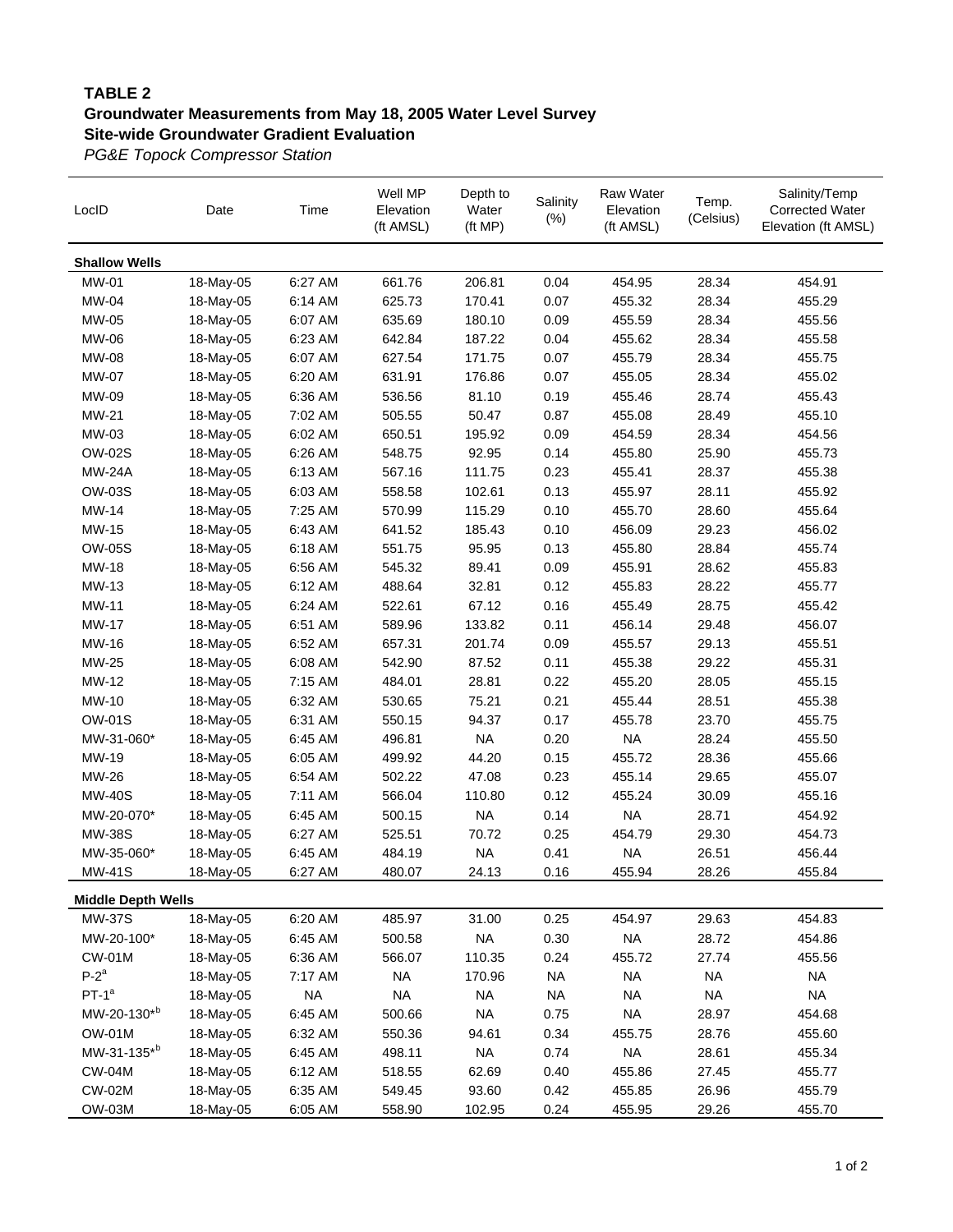### **TABLE 2 Groundwater Measurements from May 18, 2005 Water Level Survey Site-wide Groundwater Gradient Evaluation**

*PG&E Topock Compressor Station*

| LocID                                         | Date      | Time    | Well MP<br>Elevation<br>(ft AMSL) | Depth to<br>Water<br>(ft MP) | Salinity<br>$(\%)$ | <b>Raw Water</b><br>Elevation<br>(ft AMSL) | Temp.<br>(Celsius) | Salinity/Temp<br><b>Corrected Water</b><br>Elevation (ft AMSL) |
|-----------------------------------------------|-----------|---------|-----------------------------------|------------------------------|--------------------|--------------------------------------------|--------------------|----------------------------------------------------------------|
| Deep Wells                                    |           |         |                                   |                              |                    |                                            |                    |                                                                |
| <b>MW-24B</b>                                 | 18-May-05 | 6:11 AM | 564.76                            | 109.51                       | 0.82               | 455.25                                     | 29.31              | 455.43                                                         |
| MW-35-135*                                    | 18-May-05 | 6:45 AM | 483.57                            | NA                           | 0.67               | <b>NA</b>                                  | 26.38              | 455.79                                                         |
| <b>MW-38D</b>                                 | 18-May-05 | 6:29 AM | 525.31                            | 70.93                        | 1.32               | 454.38                                     | 30.55              | 454.96                                                         |
| $OW-02Mc$                                     | 18-May-05 | 6:24 AM | 548.52                            | 92.88                        | 0.50               | 455.64                                     | 28.68              | 455.59                                                         |
| $CW-03Mc$                                     | 18-May-05 | 6:42 AM | 534.10                            | 78.31                        | 0.56               | 455.79                                     | 27.61              | 455.83                                                         |
| $OW-05Mc$                                     | 18-May-05 | 6:19 AM | 551.75                            | 96.07                        | 0.46               | 455.68                                     | 28.34              | 455.58                                                         |
| <b>MW-40D</b>                                 | 18-May-05 | 7:09 AM | 566.08                            | 111.26                       | 0.97               | 454.82                                     | 31.63              | 455.13                                                         |
| <b>OW-03D</b>                                 | 18-May-05 | 6:06 AM | 558.63                            | 102.60                       | 0.29               | 456.02                                     | 30.19              | 455.62                                                         |
| <b>MW-37D</b>                                 | 18-May-05 | 6:18 AM | 486.19                            | 31.25                        | 0.93               | 454.94                                     | 30.46              | 455.35                                                         |
| <b>CW-01D</b>                                 | 18-May-05 | 6:37 AM | 566.46                            | 110.86                       | 0.71               | 455.60                                     | 27.78              | 455.88                                                         |
| <b>OW-01D</b>                                 | 18-May-05 | 6:30 AM | 550.36                            | 94.83                        | 0.65               | 455.53                                     | 30.00              | 455.58                                                         |
| <b>CW-04D</b>                                 | 18-May-05 | 6:11 AM | 518.55                            | 63.11                        | 0.95               | 455.44                                     | 28.32              | 456.14                                                         |
| <b>OW-05D</b>                                 | 18-May-05 | 6:20 AM | 552.35                            | 96.93                        | 0.66               | 455.42                                     | 30.23              | 455.49                                                         |
| <b>CW-02D</b>                                 | 18-May-05 | 6:33 AM | 549.43                            | 93.89                        | 0.93               | 455.54                                     | 28.11              | 456.27                                                         |
| <b>CW-03D</b>                                 | 18-May-05 | 6:40 AM | 534.14                            | 78.84                        | 1.17               | 455.30                                     | 27.81              | 456.50                                                         |
| <b>OW-02D</b>                                 | 18-May-05 | 6:27 AM | 549.01                            | 93.82                        | 0.96               | 455.19                                     | 30.09              | 455.80                                                         |
| <b>MW-41D</b>                                 | 18-May-05 | 6:25 AM | 479.42                            | 24.36                        | 1.36               | 455.06                                     | 29.23              | 456.65                                                         |
| Internolated Mid-Denth Well Cluster Locations |           |         |                                   |                              |                    |                                            |                    |                                                                |

|                 | microgiated mid-Depth from Oldsier Eocations |        |
|-----------------|----------------------------------------------|--------|
| $MW-24^{\circ}$ | 18-May-05                                    | 455.4  |
| $MW-40^e$       | 18-May-05                                    | 455.15 |

#### **Notes:**

ft AMSL - feet above mean sea level

ft MP - feet below well measure point (typically top of PVC casing)

NA - data not available

\* Manual water level not measured in the 6:00AM - 7:30AM snapshot window. Salinity/temperature-adjusted elevation obtained from average hydraulic head from transducer data from 6:00AM - 7:30AM window. Salinity and temperature data from recent groundwater sampling.

<sup>a</sup> Inactive wells P-2 and PT-1 (New Ponds site) have not been surveyed since 1992.

Well measure point elevations on current site datum not available.

Test well PT-1 at New Ponds site is currently welded shut and was not accessible for the May 18 water level survey.

**b** used for elevation contouring of deep wells for consistency with floodplain performance monitoring

 $c$  used for elevation contouring of middle-depth wells for consistency with IM-3 groundwater investigation

d mid-screen elevation is the midpoint between the mid-screen elevations of MW-24A and MW-24B

e mid-screen elevation is the midpoint between the mid-screen elevations of MW-40S and MW-40D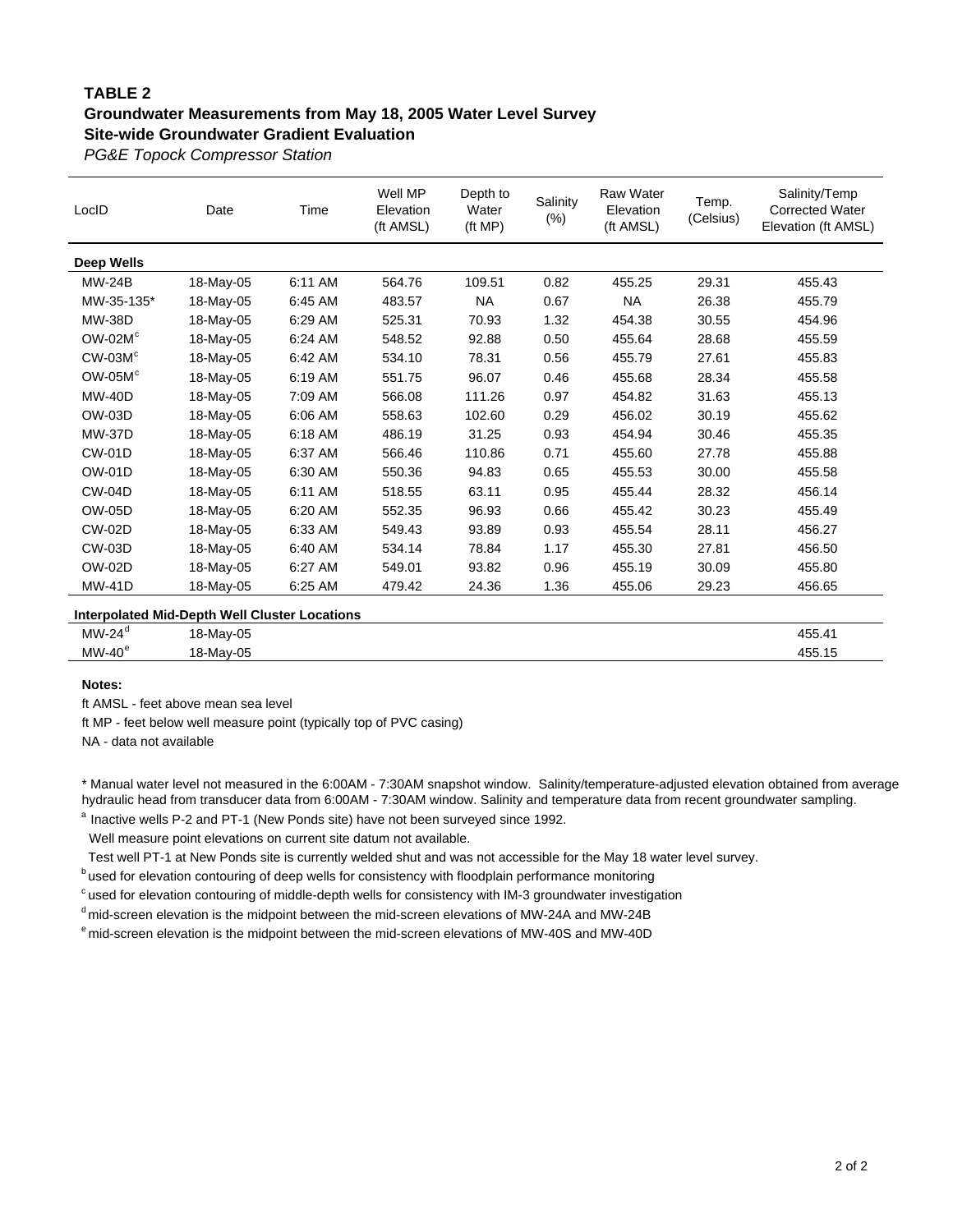#### **TABLE 3**

#### **Vertical Hydraulic Gradients in Well Clusters Site-wide Groundwater Gradient Evaluation**

*PG&E Topock Compressor Station*

| <b>Shallow Well</b><br>Screen Interval<br>(feet bgs)<br>ave. salinity | Deep Well<br>Screen Interval<br>(feet bgs)<br>ave. salinity | Date      | <b>Shallow Well</b><br>Adjusted<br>Elevation<br>(feet AMSL) | Deep Well<br>Adjusted<br>Elevation<br>(feet AMSL) | <b>Water Level</b><br>Elevation<br><b>Difference</b><br>(feet) | <b>Vertical Distance</b><br>between<br>Screens<br>(feet) | Vertical<br>Hydraulic<br>Gradient<br>(feet/foot) | Direction |
|-----------------------------------------------------------------------|-------------------------------------------------------------|-----------|-------------------------------------------------------------|---------------------------------------------------|----------------------------------------------------------------|----------------------------------------------------------|--------------------------------------------------|-----------|
| <b>MW-24A</b><br>104-124.5<br>salinity 0.23%                          | <b>MW-24B</b><br>194-213<br>salinity 0.82%                  | 18-May-05 | 455.38                                                      | 455.43                                            | $-0.05$                                                        | 89                                                       | $-0.0006$                                        | upward    |
| MW-35-60<br>38.5-58.5<br>salinity 0.41%                               | MW-35-135<br>120-140<br>salinity 0.67%                      | 18-May-05 | 456.44                                                      | 455.79                                            | 0.65                                                           | 82                                                       | 0.0079                                           | downward  |
| <b>MW-37S</b><br>64-84<br>salinity 0.25%                              | <b>MW-37D</b><br>180-200<br>salinity 0.93%                  | 18-May-05 | 454.83                                                      | 455.35                                            | $-0.52$                                                        | 116                                                      | $-0.0045$                                        | upward    |
| <b>MW-38S</b><br>75-95<br>salinity 0.25%                              | <b>MW-38D</b><br>163-183<br>salinity 1.32%                  | 18-May-05 | 454.73                                                      | 454.96                                            | $-0.23$                                                        | 88                                                       | $-0.0026$                                        | upward    |
| <b>MW-40S</b><br>115-135<br>salinity 0.12%                            | <b>MW-40D</b><br>240-260<br>salinity 0.97%                  | 18-May-05 | 455.16                                                      | 455.13                                            | 0.03                                                           | 125                                                      | 0.0002                                           | downward  |
| <b>MW-41S</b><br>40-60<br>salinity 0.16%                              | <b>MW-41D</b><br>271-291<br>salinity 1.36%                  | 18-May-05 | 455.84                                                      | 456.65                                            | $-0.81$                                                        | 231                                                      | $-0.0035$                                        | upward    |
| CW-1M<br>140-190<br>salinity 0.24%                                    | <b>CW-1D</b><br>250-300<br>salinity 0.71%                   | 18-May-05 | 455.56                                                      | 455.88                                            | $-0.32$                                                        | 110                                                      | $-0.0029$                                        | upward    |
| CW-2M<br>156-206<br>salinity 0.42%                                    | <b>CW-2D</b><br>285-335<br>salinity 0.93%                   | 18-May-05 | 455.79                                                      | 456.27                                            | $-0.48$                                                        | 129                                                      | $-0.0037$                                        | upward    |
| CW-3M<br>172-222<br>salinity 0.56%                                    | CW-3D<br>273-323<br>salinity 1.17%                          | 18-May-05 | 455.83                                                      | 456.50                                            | $-0.67$                                                        | 101                                                      | $-0.0066$                                        | upward    |
| CW-4M<br>120-170<br>salinity 0.40%                                    | CW-4D<br>233-283<br>salinity 0.95%                          | 18-May-05 | 455.77                                                      | 456.14                                            | $-0.37$                                                        | 113                                                      | $-0.0033$                                        | upward    |
| <b>OW-1S</b><br>84-114<br>salinity 0.17%                              | OW-1D<br>257-277<br>salinity 0.65%                          | 18-May-05 | 455.75                                                      | 455.58                                            | 0.17                                                           | 163                                                      | 0.0010                                           | downward  |
| <b>OW-3S</b><br>102-116<br>salinity 0.13%                             | OW-3D<br>243-263<br>salinity 0.29%                          | 18-May-05 | 455.92                                                      | 455.62                                            | 0.30                                                           | 147                                                      | 0.0020                                           | downward  |
| <b>OW-5S</b><br>70-110<br>salinity 0.13%                              | 0W-5D<br>300-320<br>salinity .66%                           | 18-May-05 | 455.74                                                      | 455.49                                            | 0.25                                                           | 210                                                      | 0.0012                                           | downward  |

#### **NOTES:**

1. Groundwater elevations listed are adjusted groundwater elevations corrected for salinity and temperature Above mean sea level (AMSL), below ground surface (bgs)

2. Vertical distance between well screens is the distance between screen midpoints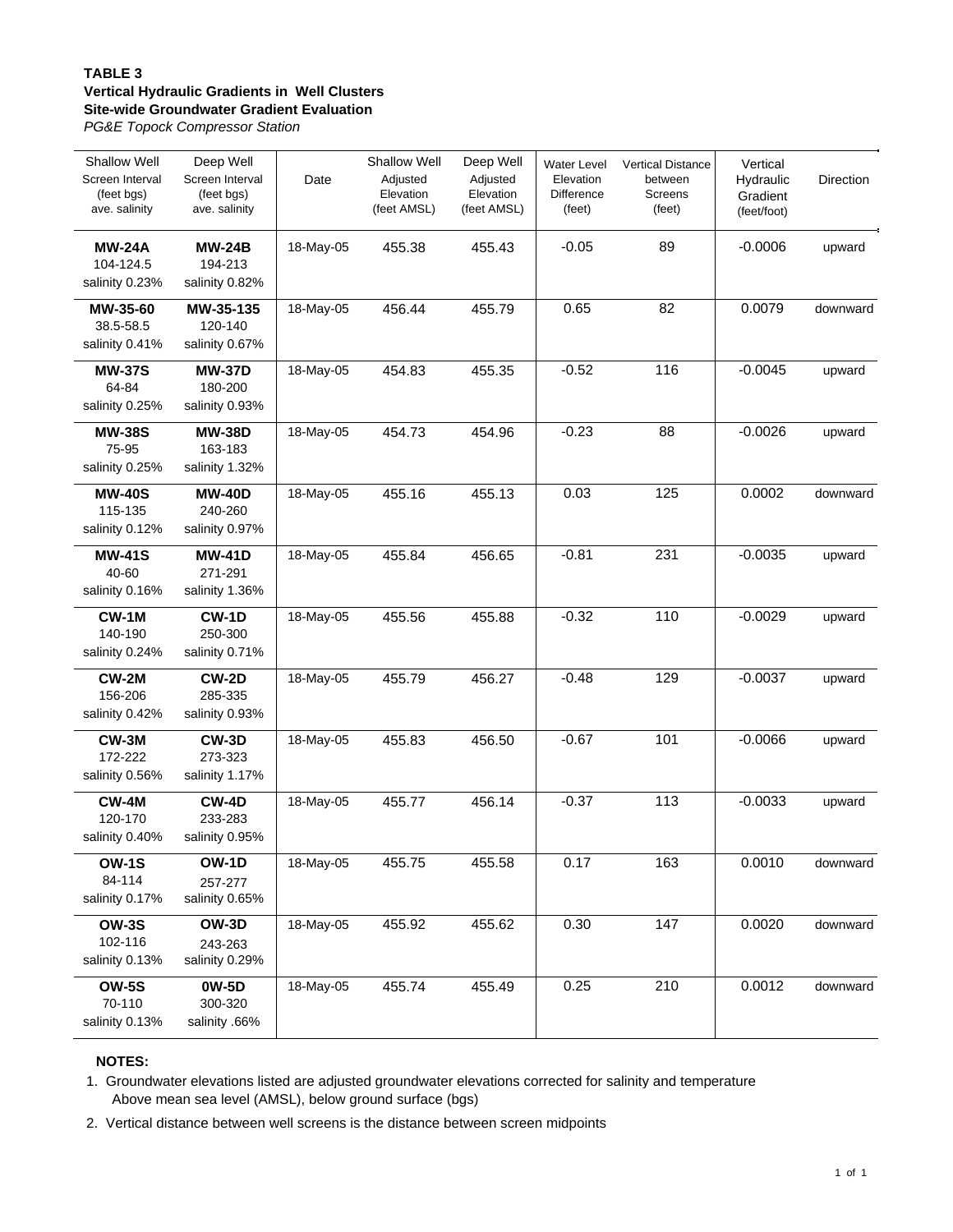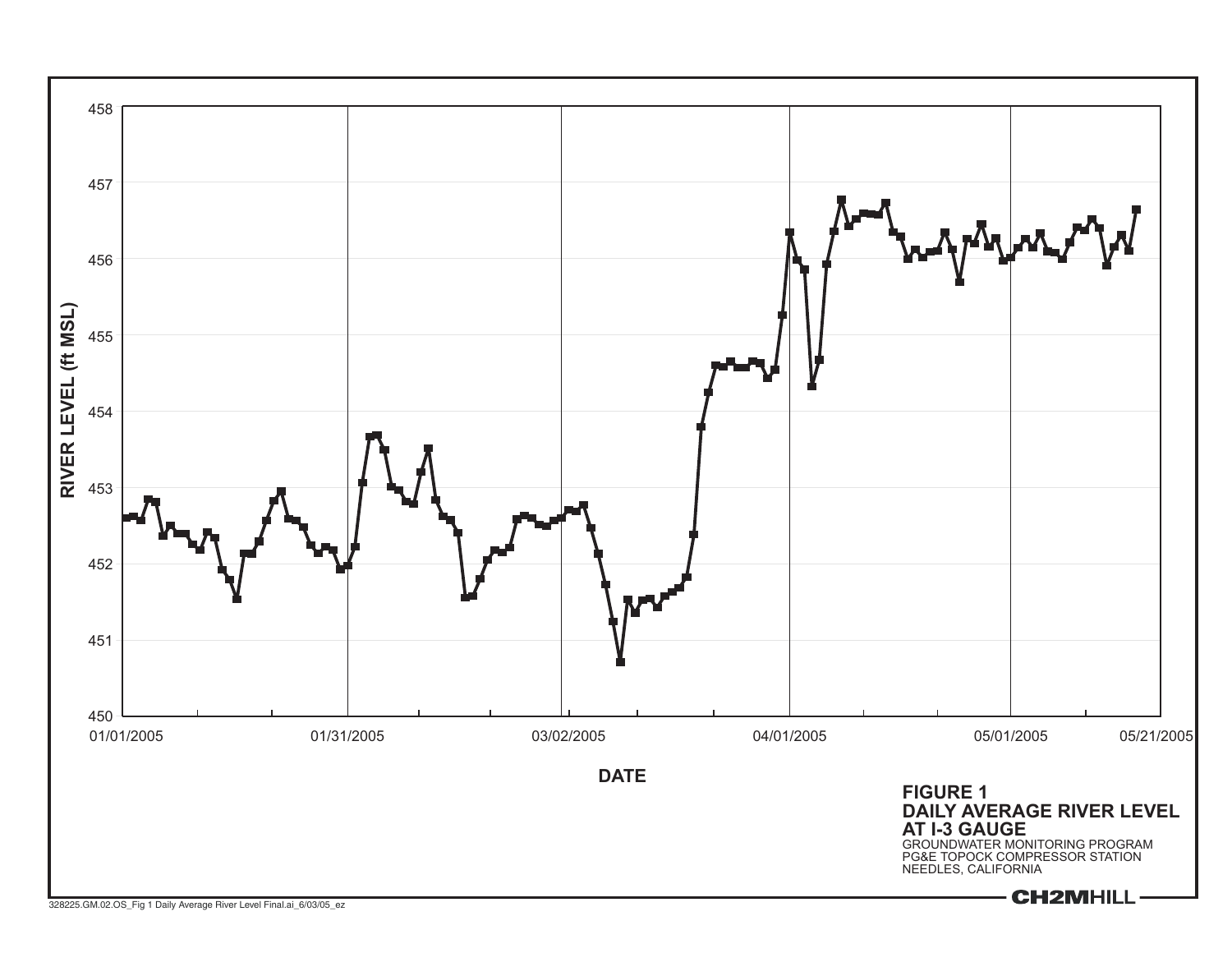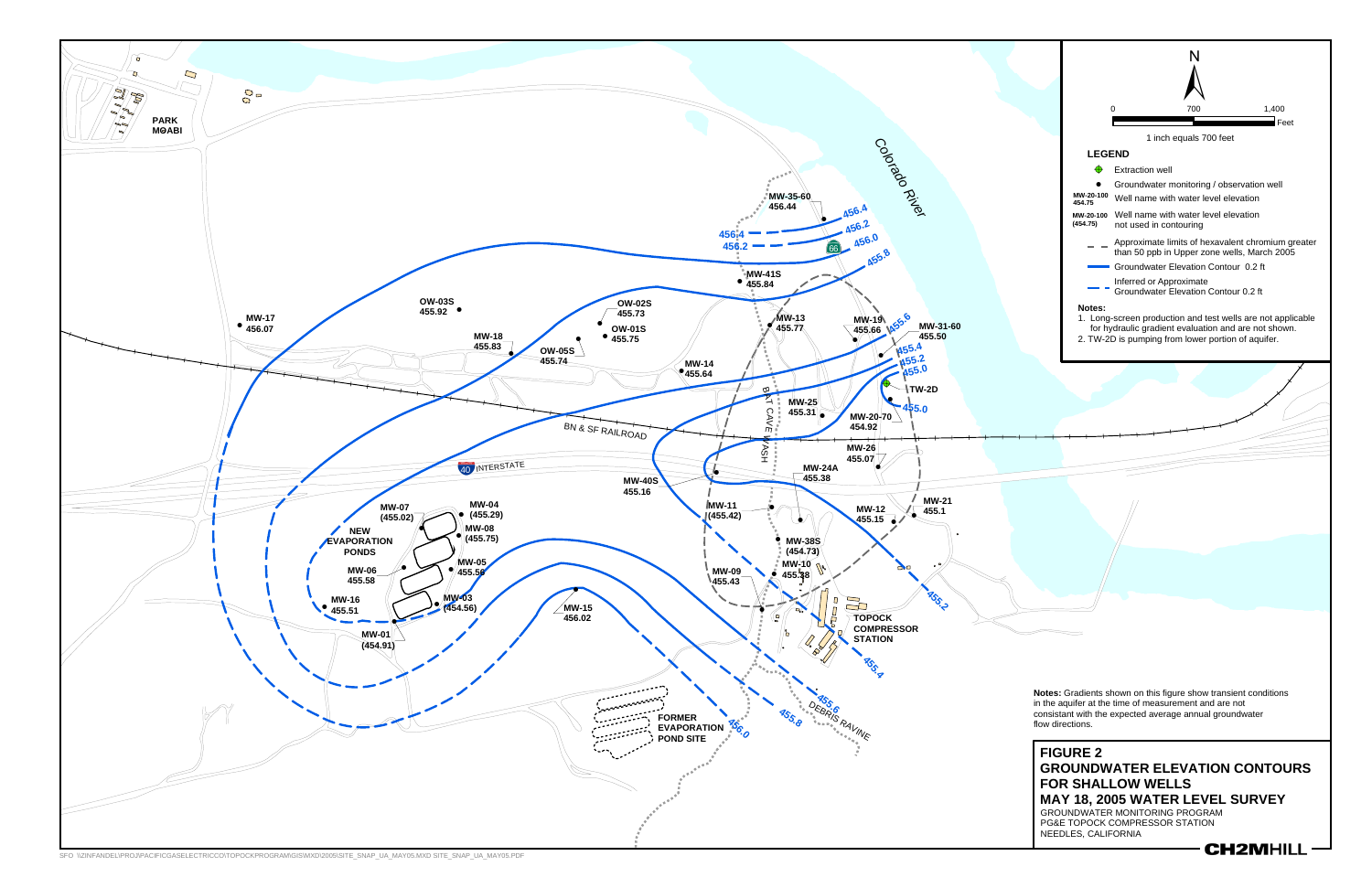SFO \\ZINFANDEL\PROJ\PACIFICGASELECTRICCO\TOPOCKPROGRAM\GIS\MXD\2005\SITE\_SNAP\_MA\_MAY05.MXD SITE\_SNAP\_MA\_MAY05.PDF 6/3/2005 10:32:22